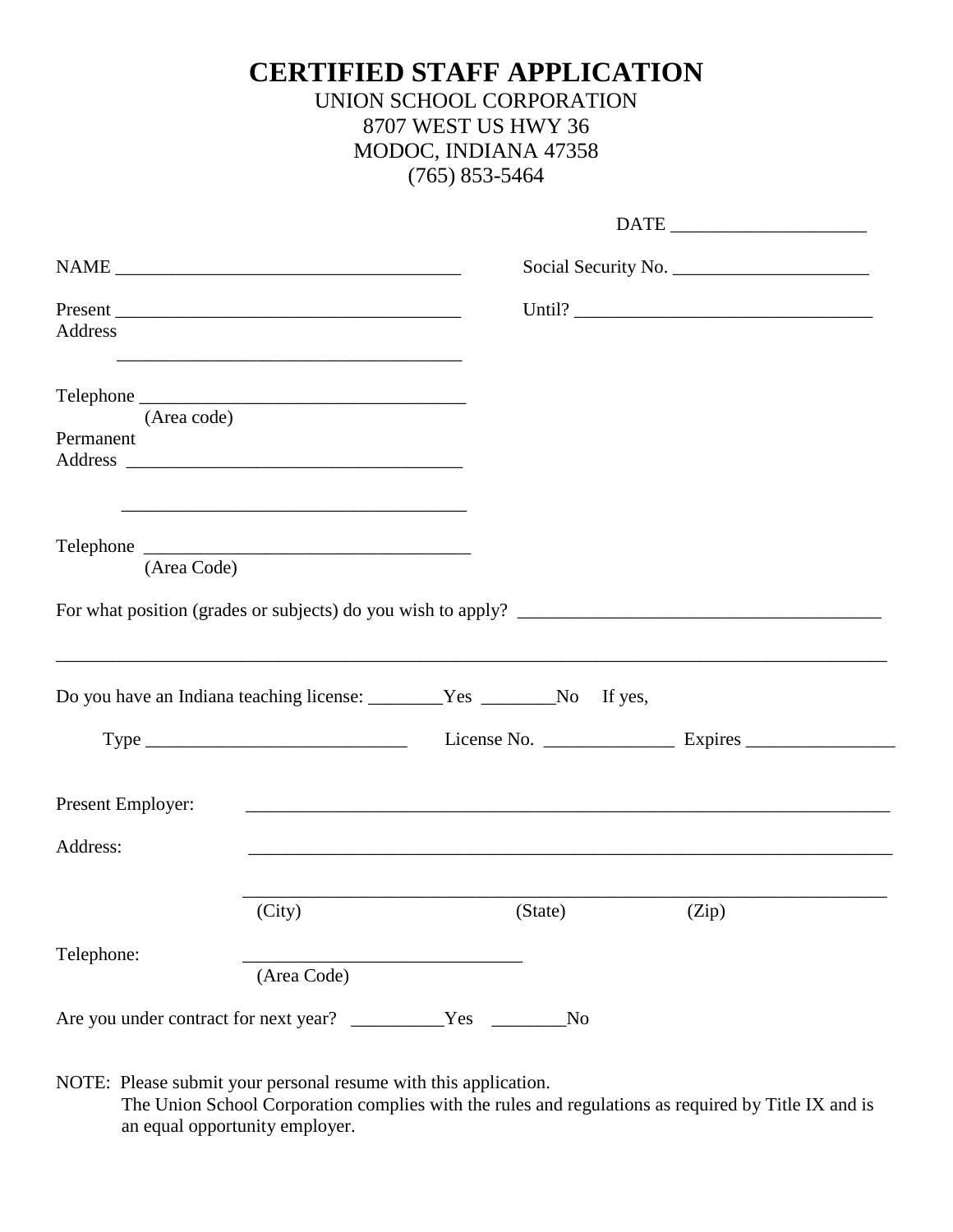## EDUCATIONAL BACKGROUND:

| <b>Institution/Location</b> | <b>Degree</b> | Dates attended<br>From/To | Major |
|-----------------------------|---------------|---------------------------|-------|
|                             |               |                           |       |
|                             |               |                           |       |
|                             |               |                           |       |
|                             |               |                           |       |
|                             |               |                           |       |
|                             |               |                           |       |

EMPLOYMENT HISTORY: List all experiences (most recent first) school and non-school.

| <b>Name of Employer</b> | <b>Address</b> | <b>Position</b> | <b>Dates</b><br>From/To |
|-------------------------|----------------|-----------------|-------------------------|
|                         |                |                 |                         |
|                         |                |                 |                         |
|                         |                |                 |                         |
|                         |                |                 |                         |
|                         |                |                 |                         |
|                         |                |                 |                         |
|                         |                |                 |                         |
|                         |                |                 |                         |
|                         |                |                 |                         |
|                         |                |                 |                         |
|                         |                |                 |                         |
|                         |                |                 |                         |
|                         |                |                 |                         |

If additional space is necessary, please use a separate sheet of paper and attach to this application.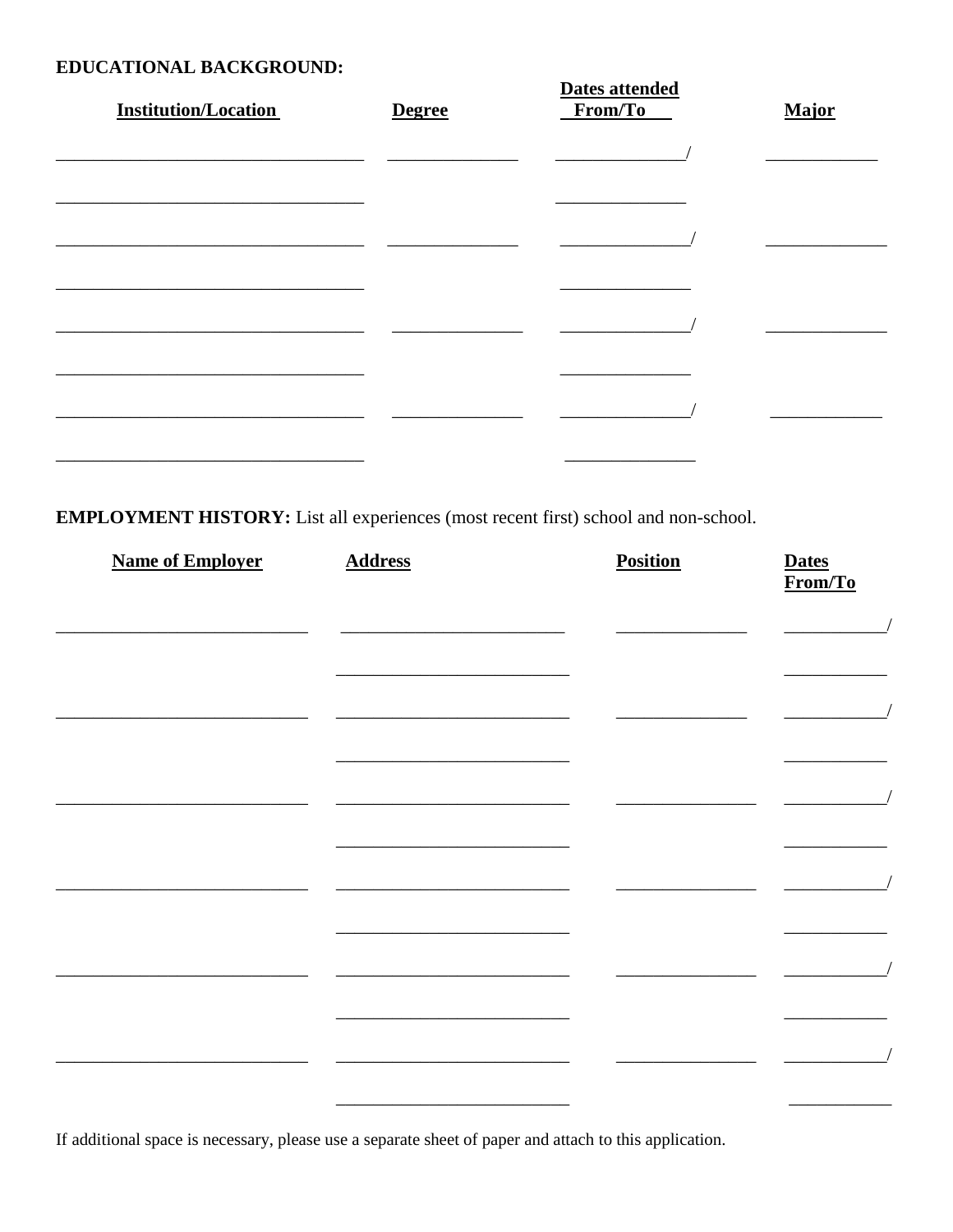**REFERENCES:** Please list the names of the five (5) persons qualified to review your abilities and qualifications for the position you seek. Please include any Superintendents and Principals under whom you have worked.

| <b>Name</b> | Institution/<br><b>Location</b> | <b>Position</b> | Phone |
|-------------|---------------------------------|-----------------|-------|
|             |                                 |                 |       |
|             |                                 |                 |       |
|             |                                 |                 |       |
|             |                                 |                 |       |
|             |                                 |                 |       |
|             |                                 |                 |       |
|             |                                 |                 |       |

**PERSONAL DATA:** Include any information about yourself that would provide a more complete description of your talents and qualifications. You may attach a photo of yourself to the front if you so desire.

\_\_\_\_\_\_\_\_\_\_\_\_\_\_\_\_\_\_\_\_\_\_\_\_\_\_\_\_\_\_\_\_\_\_\_\_\_\_\_\_\_\_\_\_\_\_\_\_\_\_\_\_\_\_\_\_\_\_\_\_\_\_\_\_\_\_\_\_\_\_\_\_\_\_\_\_\_\_\_\_\_\_\_\_\_\_\_\_\_\_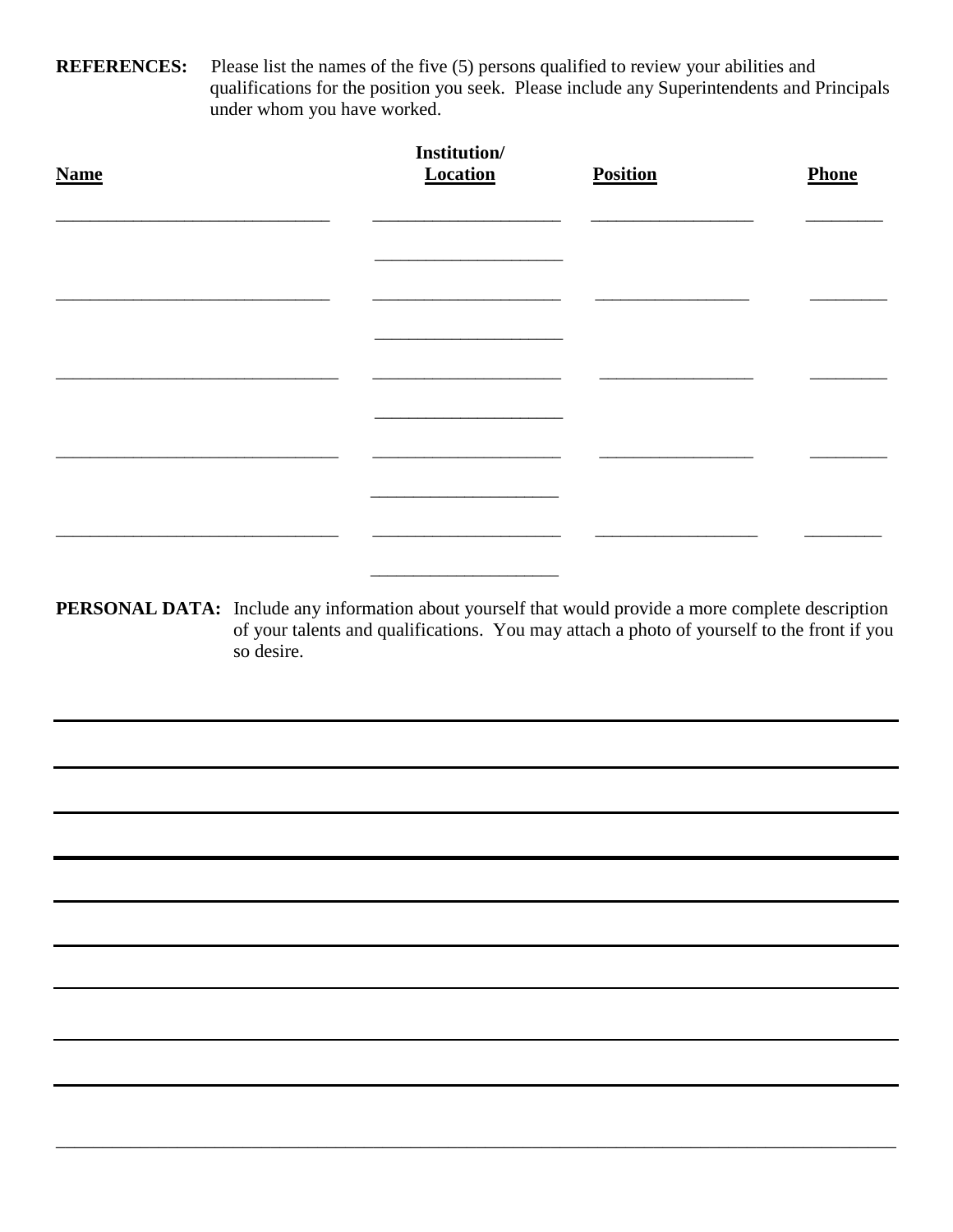## **OTHER INFORMATION:**

1. Memberships and Affiliations – Educational and Other

2. Describe your style of teaching. Include strengths and weaknesses

3. What kind of leisure activities do you enjoy? Hobbies?

4. Would you be willing to coach, sponsor, or supervise extra-curricular activities? Yes No If yes, please list:

5. Please write a brief long-handed statement listing the reason(s) you are interested in becoming a valuable member of the Union School Corporation.

I hereby certify that the information provided on this application is true and correct to the best of my knowledge.

\_\_\_\_\_\_\_\_\_\_\_\_\_\_\_\_\_\_\_\_\_\_\_\_\_\_\_\_\_\_\_\_\_\_\_\_\_\_\_\_\_\_\_\_\_ \_\_\_\_\_\_\_\_\_\_\_\_\_\_\_\_\_\_\_\_\_\_\_\_

(Signature) (Date)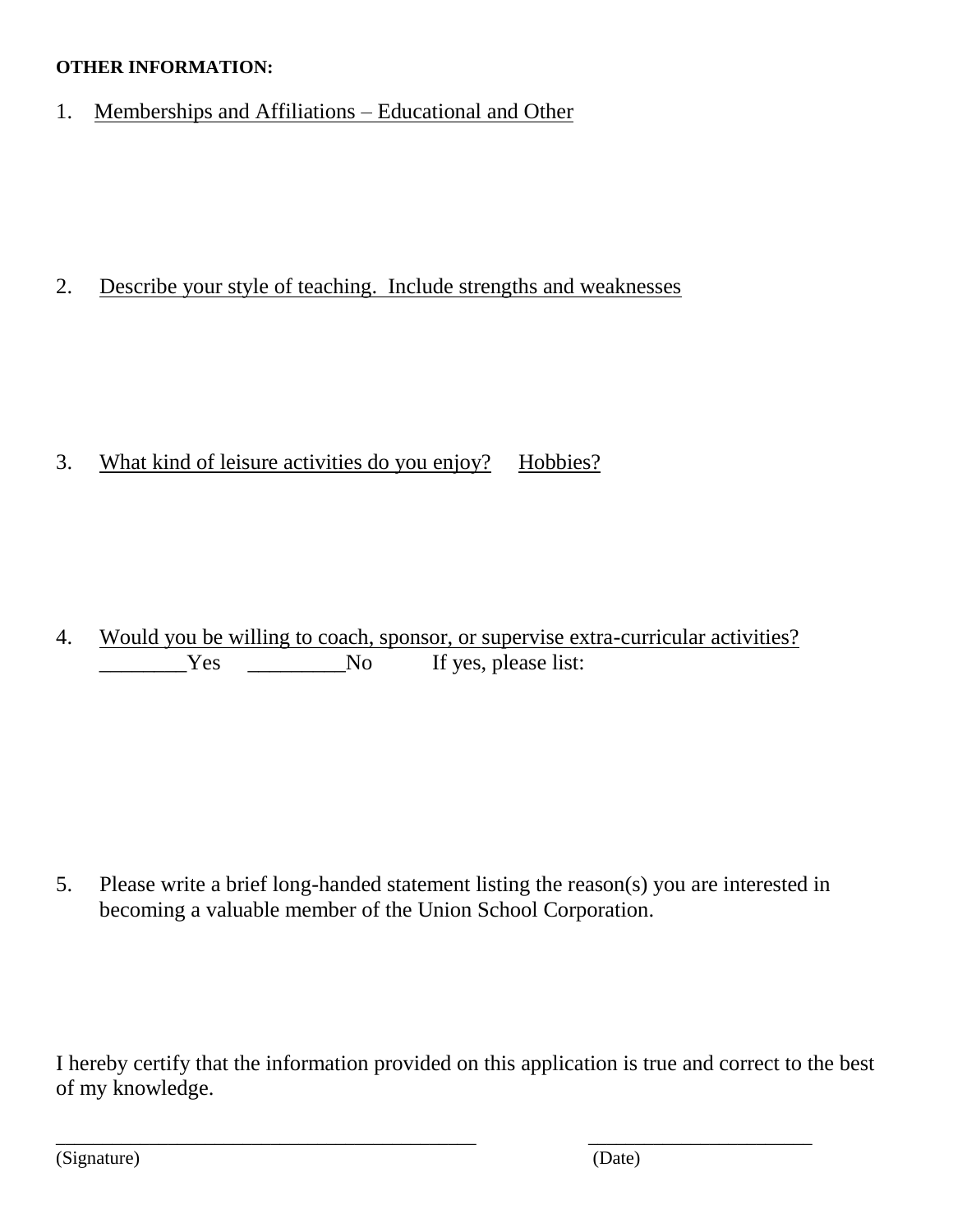## Union School Corporation

8707 West US Hwy 36 Modoc, Indiana 47358 Telephone: 765-853-5464

Dear Applicant:

In order to be considered for employment in the Union School Corporation, you must fully complete and sign the following questionnaire.

Superintendent of Schools

1. Are you presently being investigated or under a procedure to consider your discharge for misconduct by your present employer or have you offered a resignation to your previous employer?

 $YES$  NO  $\_$ 

If yes, explain the circumstances on a separate sheet and attach it to this application.

2. Have you ever been reprimanded, disciplined, discharged, or asked to resign a prior position?

YES NO

If yes, explain the circumstances on a separate sheet and attach it to this application.

3. Have you ever resigned from a prior position without being asked, but under circumstances involving your employer's investigation of sexual contact with another person, of mishandling of funds, or of criminal conduct?

YES NO

If yes, explain the circumstances on a separate sheet and attach it to this application.

4. Have you ever been charged with or investigated for sexual abuse of any person or any other crime of moral turpitude?

YES NO

5. Have you ever been charged with, pleaded guilty or "no contest" (nolo contendre) to, or been convicted of any crime involving sexual abuse of any person or any other crime of moral turpitude?

YES NO

 (Moral turpitude is an act of baseness, vileness or depravity in the private and social duties which a person owes another member of society or society in general and which is contrary to the accepted rule of right and duty between persons, including, but not limited to theft, attempted theft, murder, rape, swindling and indecency with a minor.)